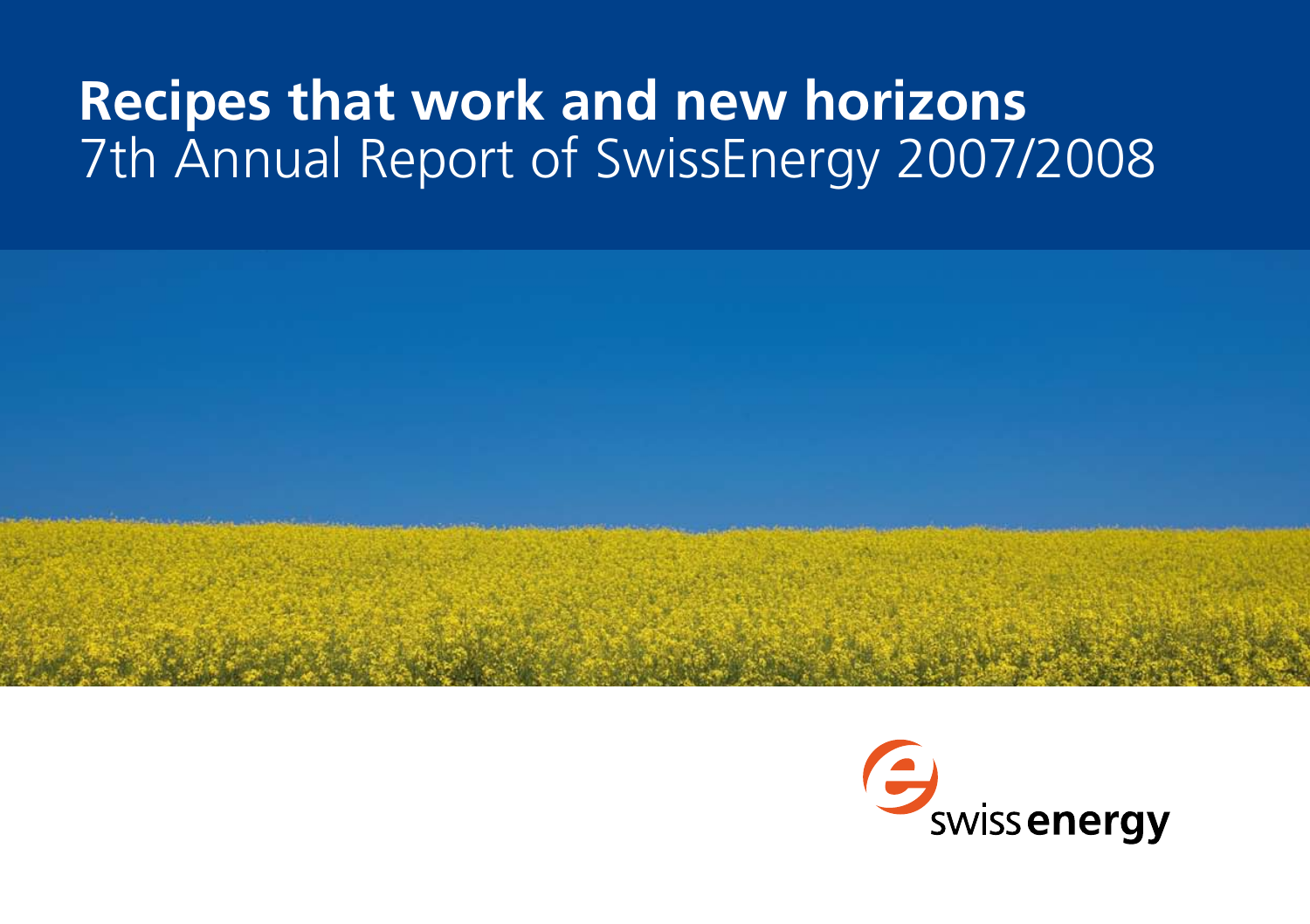#### wissEnerc

## **SwissEnergy: a reliable platform**

**Once again, in 2007, SwissEnergy proved to be a reliable platform in a dynamic political environment. As an overall programme of partnership SwissEnergy could make a remarkable impact on promotion of energy efficiency and use of renewable forms of energies despite less funding. Now in its second stage (2006 to 2010), the programme is well underway – and the programme managers are now planning to redirect efforts in a further stage from 2010 to 2020.**

The federal government implements part of its energy and climate policies through the SwissEnergy programme. Thus, the programme for energy efficiency and renewable forms of energy helps achieve the targets set in Switzerland's energy and climate policies, paving the way for sustainable energy supplies and reducing the country's dependence on fossil energy resources located abroad.

- Climate: Reduction of CO<sub>2</sub> emissions by 10 per cent by 2010 (compared to the 1990 level) according to CO<sub>2</sub> legislation.
- Electricity: Limiting the increase in electricity consumption to a maximum of 5 per cent compared to the 2000 level.
- Renewable forms of energy: Increasing the proportion of renewable forms of energy used in electricity production by 500 million kilowatt-hours (kWh) and in heat production by 3,000 million kWh.

The targets of the programme are based on the Energy Act, the Kyoto agreement on the climate and the CO2 Act. Such aims are as follows:

■ The additional impacts achieved in 2007 through voluntary measures encouraged by the SwissEnergy programme lie at about 3.5 petajoules (PJ). These impacts are about 16 per cent lower than in the previous year and constitute about 0.4 per cent of Switzerland's final energy consumption. The additional impacts fell again for the first time since the

To ensure it has the needed backing to attain these targets, the SwissEnergy programme relies on close partnerships involving the federal government, the cantons and municipalities, and numerous partners from the private economy, environmental and consumer organisations and from public and private sector agencies.

- From 2001 to 2006, the additional impacts of the SwissEnergy programme increased overall by more than 160 per cent.
- $\blacksquare$  The continuing impact on energy consumption of all voluntary measures introduced by the Energy 2000 and the SwissEnergy programmes combined rose by three per cent to 31.6 PJ compared to 2006.
- The reductions in CO<sub>2</sub> output achieved in 2007 on the basis of continuing measures from the Energy 2000 and the

# **Much attained despite low funds**

After a seven-year period the SwissEnergyprogramme has once again been able to increase its impact on the energy field in a demanding environment.

programme was introduced to a level slightly higher than that of 2005. There are a number of reasons for the modest increase in impact: Federal funding of the SwissEnergy programme fell by seven per cent to a historic low of 39 million francs. The reference trend was modified once again mainly because of rising energy prices. Finally, the Climate Cent Foundation implemented promotion measures in 2007 that were both substantial and efficient. These measures also impinged upon the sector covered by the SwissEnergy programme



thus reducing its potential.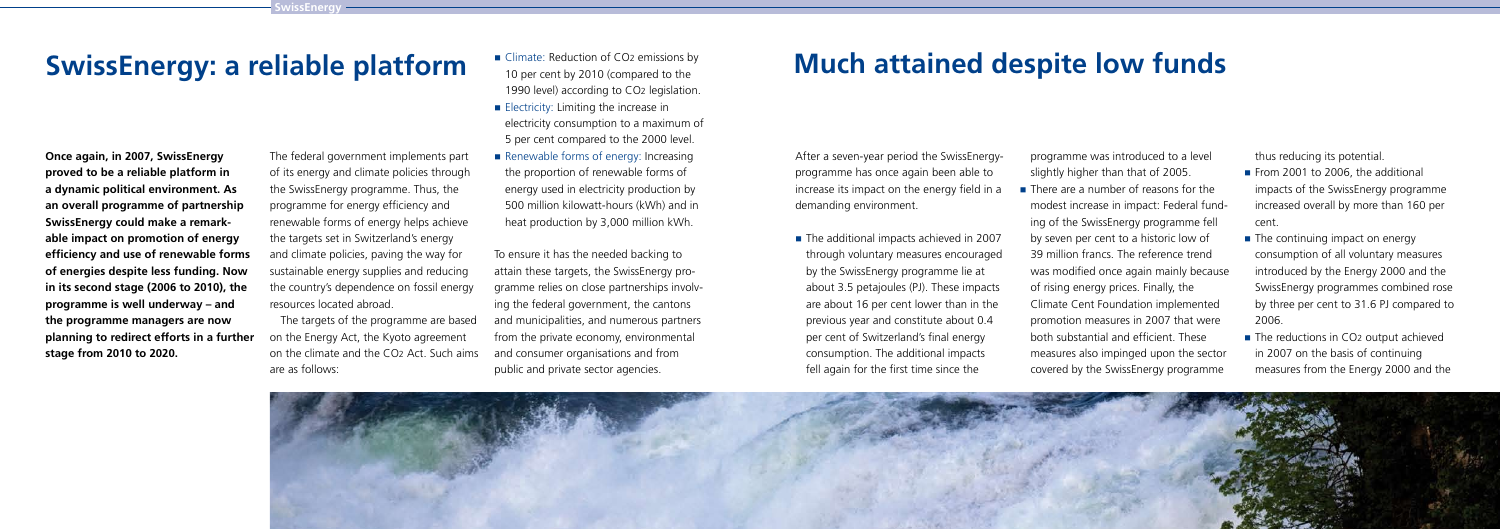SwissEnergy programmes amounted to 2.7 million tonnes or 6 per cent of total CO2 emissions (including outlying processes). Excluding outlying processes the figure was 1.7 million tonnes (approx. 4 per cent)

- In 2007 alone, the SwissEnergy programme generated gross investment totalling approximately 1,065 million Swiss francs. The net effect on employment is equivalent to approximately 5,100 person-years.
- Is the SwissEnergy programme still on target? In the rational energy use sector

the interim balance is mixed: Switzerland is slowly nearing the target values for emissions from combustibles in the CO2 Act, but for vehicle fuels the shortfall has increased. As far as limiting the increase in electricity consumption is concerned, it is apparent that the target values cannot be reached with just the current efficiency measures. The programme is still on course, however, in the renewable energy sector, both with respect to heat and to electricity production (see fig. 1).

In view of what has been achieved, SwissEnergy remains an essential platform for all players in the energy sector and an integral factor in Switzerland's energy and climate policies. The combination of direct measures from cantonal promotion programmes and indirect measures at national and cantonal level is significant in the changed political and economical environment. What form the programme will take in 2010 and what the priorities will be will have to be determined in the coming years.

| <b>Rational energy use</b>                   |                        | Targets for 2010 Situation in 2007 | Figure 1 - SwissEnergy targets<br>2010 and the situation in 2007.       |
|----------------------------------------------|------------------------|------------------------------------|-------------------------------------------------------------------------|
| Consumption of fossil fuels <sup>1/2</sup>   | $-10%$                 | $-1.9%$                            |                                                                         |
| Electricity consumption <sup>2</sup>         | $\leq +5\%$            | $+9.7%$                            |                                                                         |
| $CO2$ emissions <sup>1/3</sup>               | $-10%$                 | $-2.6 \%$                          |                                                                         |
| from combustibles                            | $-15%$                 | $-11.2 \%$                         |                                                                         |
| from vehicle fuel                            | $-8\%$                 | $+11.4%$                           |                                                                         |
| <b>Renewable forms of energy</b>             |                        |                                    |                                                                         |
| Hydropower <sup>2/4</sup>                    | stable                 | $+2.3%$                            |                                                                         |
| Other renewable forms of energy <sup>2</sup> |                        |                                    |                                                                         |
| Electricity <sup>2</sup>                     | $+0.5$ TWh             | $+0.38$ TWh                        | 1 Excluding foreign flights;                                            |
|                                              | (+1 percentage point)  |                                    | domestic principle according to the CO2 Act<br>2 With reference to 2000 |
| Heat <sup>2</sup>                            | $+3.0$ TWh             | $+2.40$ TWh                        | 3 With reference to 1990<br>4 Average production anticipated            |
|                                              | (+3 percentage points) |                                    | 5 Corrected for variations in the climate                               |



| Targets for 2010                    | Situation in 2007 | Figure 1 – SwissEnergy targets for<br>2010 and the situation in 2007.                                   |
|-------------------------------------|-------------------|---------------------------------------------------------------------------------------------------------|
| $-10%$                              | $-1.9%$           |                                                                                                         |
| $\le +5\%$                          | $+9.7%$           |                                                                                                         |
|                                     |                   |                                                                                                         |
| $-10%$                              | $-2.6 \%$         |                                                                                                         |
| $-15%$                              | $-11.2 \%$        |                                                                                                         |
| $-8\%$                              | $+11.4%$          |                                                                                                         |
| stable                              | $+2.3%$           |                                                                                                         |
| $+0.5$ TWh<br>(+1 percentage point) | $+0.38$ TWh       | 1 Excluding foreign flights;<br>domestic principle according to the CO2 Act<br>2 With reference to 2000 |
| $+3.0$ TWh                          | $+2.40$ TWh       | 3 With reference to 1990<br>4 Average production anticipated                                            |
| (+3 percentage points)              |                   | 5 Corrected for variations in the climate                                                               |
|                                     |                   |                                                                                                         |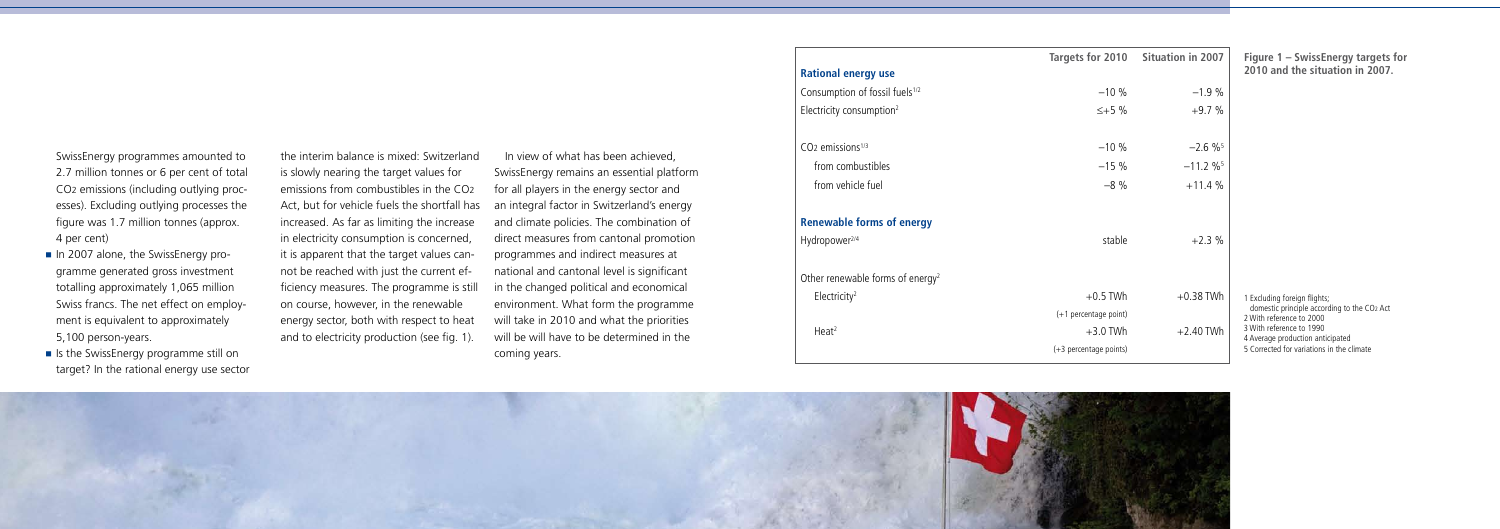## **Impacts on energy consumption in 2007**

The programme management has contin ued to concentrate action on five priority sectors determined as to content, a proc ess that began last year. The sectors are Building modernisation, Renewable forms of energy, Energy efficient appliances and electric motors, Rational use of energy and use of ambient heat by industry and En ergy efficient, low-emission mobility. This consequent course has led to the following picture for 2007:

- The additional impacts achieved in 2007 – based on voluntary measures encour aged by the SwissEnergy programme – lie at about 3.5 PJ. These impacts are about 16 per cent lower than in the previous year and constitute about 0.4 per cent of Switzerland's final energy consumption.
- $\blacksquare$  The clearly weaker rise in impacts can be traced to a number of factors. On the one hand, a reduction in the budget to approximately 39 million Swiss francs – 7 per cent less than 2006. On the other, a change in the accounting method for

 $\blacksquare$  In the fifth year of the SwissEnergy programme a total of 2.7 PJ of combus tibles, 0.3 PJ of vehicle fuels and about 0.5 PJ of electricity could either be saved or substituted with renewable forms of energy as a result of voluntary measures and promotional measures at cantonal level.

impacts: The reference trends for some measures had to be changed because prices for energy rose. Further, impacts were divided and attributed to the activi ties of the Climate Cent Foundation and those of SwissEnergy.







**Figure 2 – Energy-related impacts from 2001 to 2007 based on voluntary measures introduced since 1990 as a result of the Energy 2000 and the Swiss-Energy programmes.**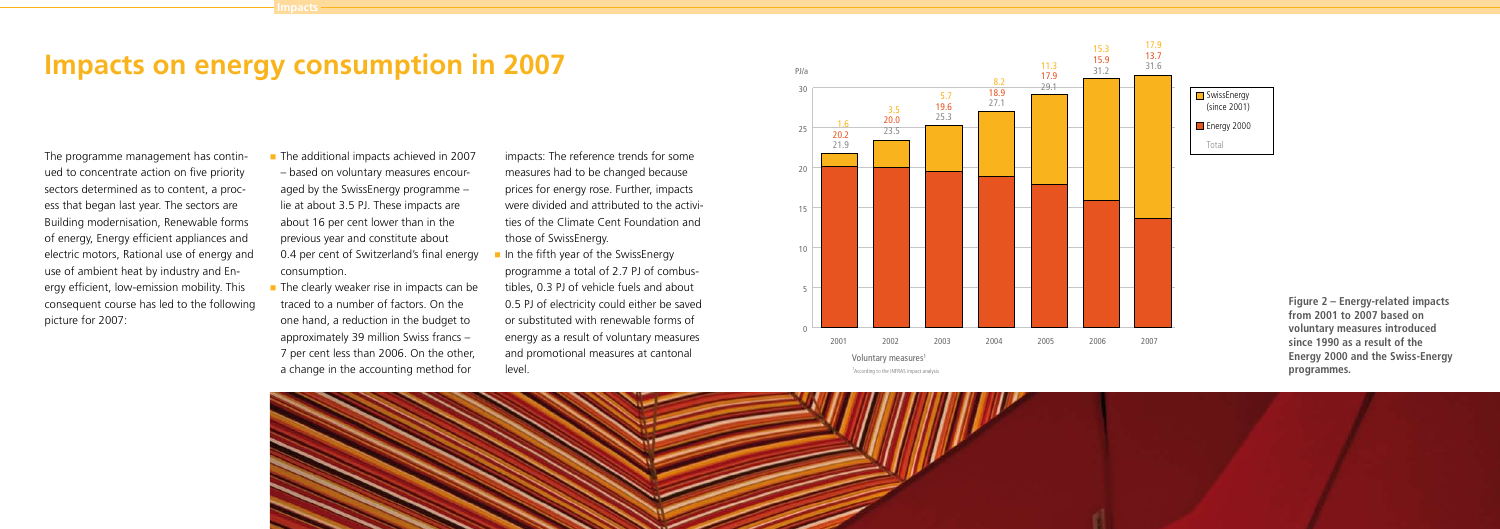- $\blacksquare$  The additional impacts in the Public authorities and buildings market sector rose slightly in 2007 to around 1.4 PJ.  $\blacksquare$  In the Renewable energy market sector an additional impact of almost 1.2 PJ was achieved in 2007. The most domi nant fields here were heat pumps and energy from wood.
- Based on the figures, the additional impacts in the Industry market sector amounted to approximately 1.1 PJ. This corresponds to a decrease of about 21 per cent over 2006. The reason is a clear fall in the additional impact in the Energy Agency for Industry's (EnAW)

The effectiveness of the funds employed is virtually the same as the previous year. Achieving an economy of one kilowatt-hour of energy in 2007 re quired 0.21 cents of funding. However, compared to 2002, the energy-related impact per franc invested has approxi mately tripled.

energy model and in particular in the electricity sector. In the Industry market sector the majority of the impacts were due to the activities of the EnAW. **Mobility was and still remains a problem** sector for SwissEnergy. The additional impact fell compared to 2006 by 15 per cent reaching only 0.1 PJ. As before it remains difficult to make a major impact in this sector. Further, target agreements with the vehicle industry could not be met: The average fuel consumption of new motorcars sold in Switzerland did in fact fall by 2.5 per cent in 2007 over 2006 to 7.43 litres per 100 kilometres.



However, the positive result is in itself insufficient to make good the backlog from previous years and to attain the goal set in the target agreement of 6.4 l/100 km by the end of 2008.



**Figure 3 – Savings in energy and additional production from renewable forms of energy in the years 2006 and 2007 respectively including the continuing impact of voluntary energy-related measures gen erated during the SwissEnergy programme (excluding the impact of legislation).**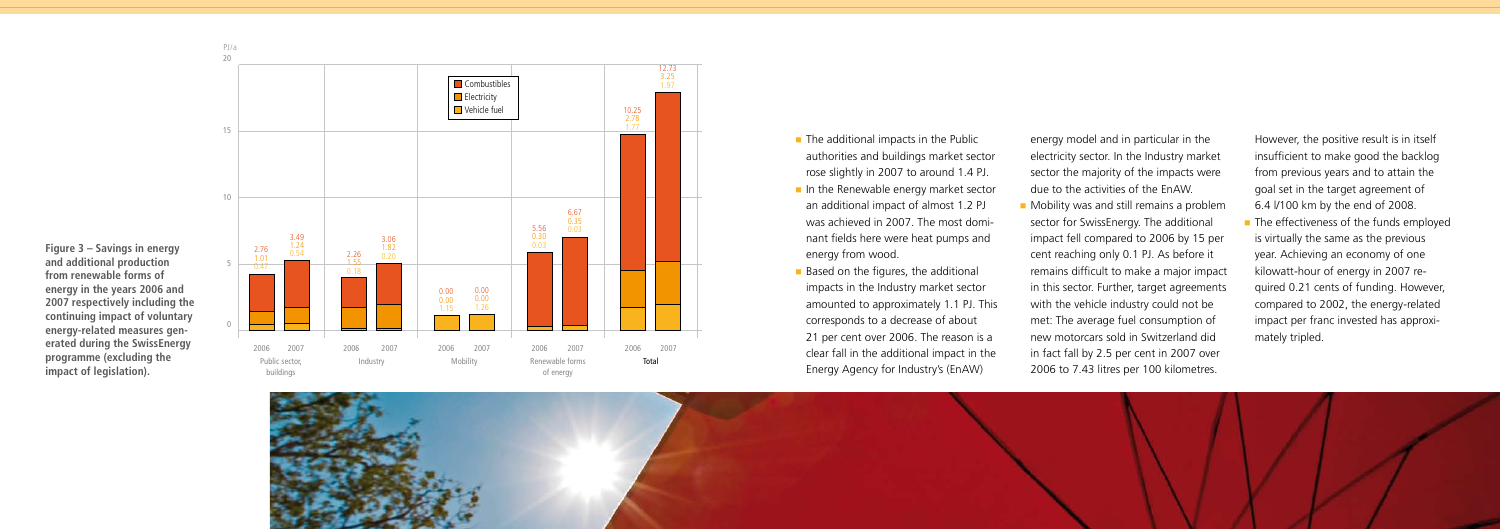

PJ





**Figure 5 - Electricity consumption, 1990 to 2007, and the SwissEnergy**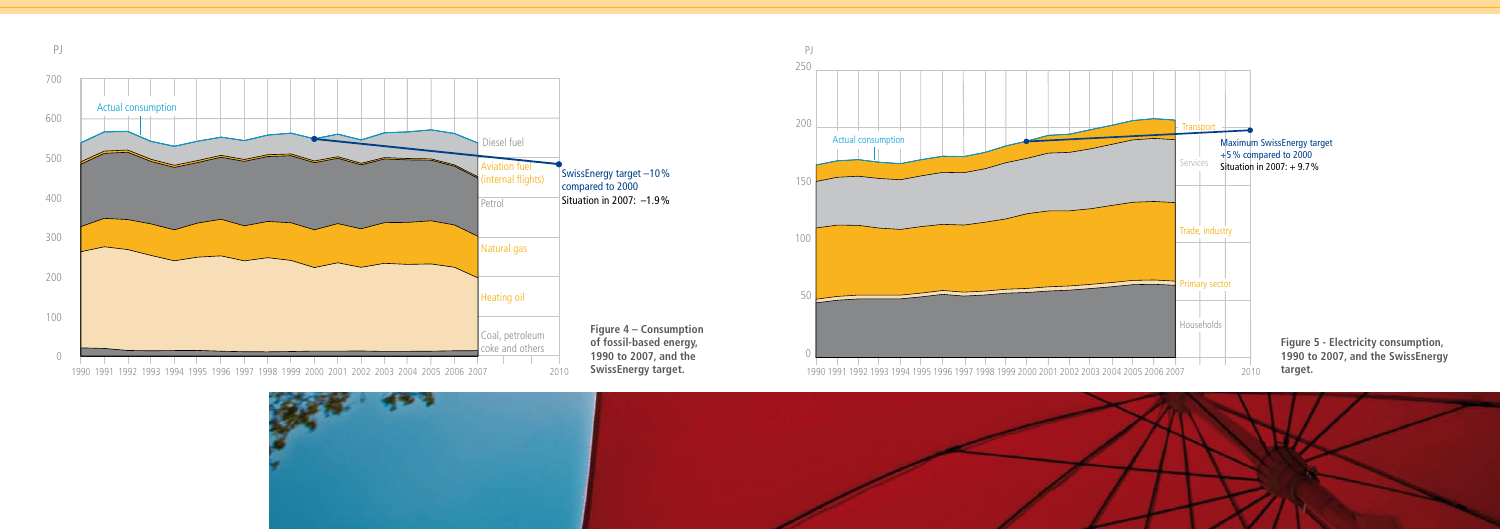



**Figure 6 – CO2 emissions, 1990 to 2007, and targets according to the CO2 Act.**



## **Impacts on the economy**

#### **An efficient programme**

In comparison with 2006, the effectiveness of the funding employed by the Swiss-Energy programme could be more or less maintained. In comparison to 2002, the effect per franc of funding was tripled in 2007. Evidently, focussing measures on specific sectors and the investments made by SwissEnergy in earlier years are now paying off in various market sectors which means the programme can still achieve significant additional impacts although the budget is tight.

#### **Boost for investment**

In 2006, with a budget of 39 million francs, SwissEnergy, the cantons, partners in the market and the target groups concerned generated gross investment and other expenditure totalling approximately 1,065 million francs. This constitutes only a marginal decrease over 2006. Counting cantonal funding (35.5 million francs) this means that one franc of public funding generated 14 francs of private investment.

#### **Impulse for the job market**

The programme helped stimulate the job market. The net effect on employment achieved in 2006 is equivalent to about 5,100 person-years. The market sectors Renewable energy and Public authorities and buildings made the greatest impact on employment because of the high volumes of investment and expenditure generated. The main beneficiary of the employment volume created was the construction and building technology branch. Positive effects were evident in the machinery and transport, consulting, planning and IT branches.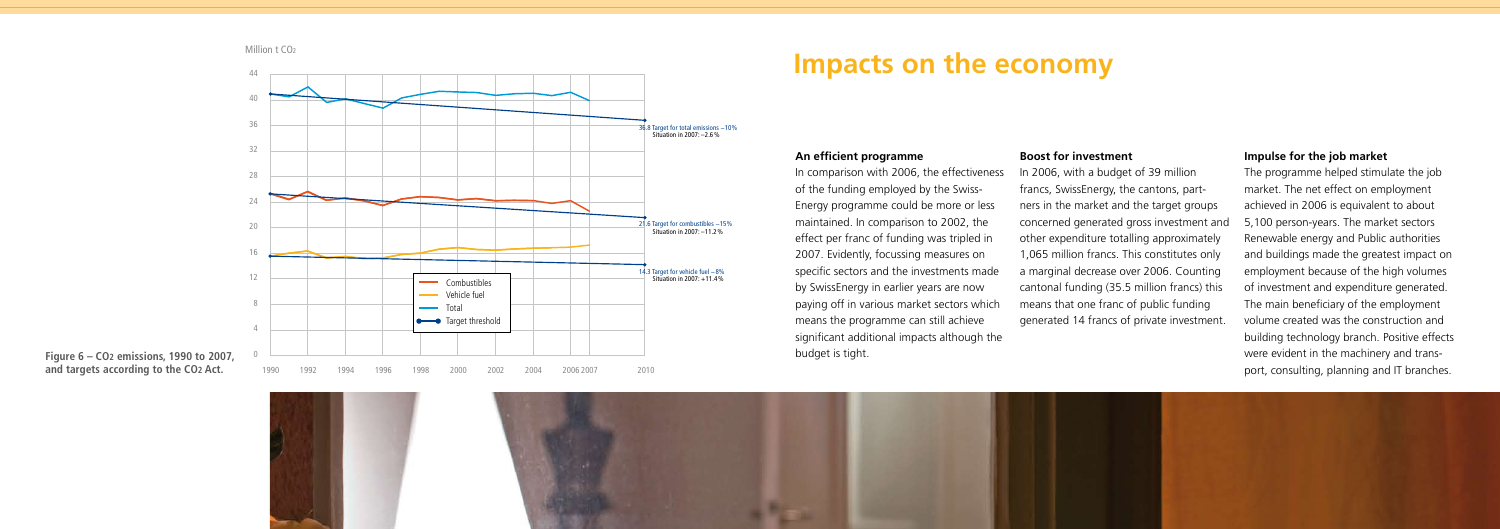**Figure 7 – Impact of voluntary Swiss-Energy measures in 2007 on public finances and the unemployment insurance and investment generated by SwissEnergy funding in 2007.**

| <b>Additional revenue</b>                                             | <b>Million CHF</b> |  |
|-----------------------------------------------------------------------|--------------------|--|
| Income tax                                                            | $40 - 72$          |  |
| Value Added Tax                                                       | $3 - 26$           |  |
| Unemployment Insurance (lower amounts paid out)                       | 237-431            |  |
| <b>Total additional revenue</b>                                       | 280-529            |  |
|                                                                       |                    |  |
| <b>Expenditure</b>                                                    |                    |  |
| Federal government funding of SwissEnergy <sup>1</sup>                | 39                 |  |
| Funding generated by cantons as a result of the SwissEnergy programme | 35                 |  |
| Decrease in energy tax revenue                                        | 8                  |  |
| <b>Total expenditure</b>                                              | 82                 |  |
|                                                                       |                    |  |
| <b>Balance (positive)</b>                                             | 198-447            |  |
|                                                                       |                    |  |
| Investment generated <sup>2</sup> by voluntary measures <sup>3</sup>  | 1,065              |  |
|                                                                       |                    |  |

# 1 Including global subsidies of CHF 13.27 million to cantons

- 2 Funding by federal government, cantons and other SwissEnergy partners
- 3 Including cantonal promotional programmes

# **Activities in 2007 – and five good examples**

#### **New Energy Cities active**

In 2007, 15 further towns received the Energy City label. Delsberg and Winterthur were awarded the "GOLD european energy award". By 1 January 2008, the number of Energy Cities in Switzerland had risen to 152. 2.5 million people – more than one third of the Swiss population – live in an Energy City. A further 130 municipalities, with an additional million inhabitants, participate in the SwissEnergy programme for municipalities. In 2007, an above average number of new municipalities joined the programme. The impact on

energy consumption could be increased by six per cent.

#### **MINERGIE forging ahead**

As the building standard of the future, MINERGIE increased its market share even further in 2007: At the end of 2007 there were 8,273 certified MINERGIE, 173 MINERGIE-P, 13 MINERGIE-ECO and 5 MINERGIE-P-ECO buildings in Switzerland. The latter two standards were introduced in 2006; in 2007 the first buildings of the type were certified to the new standards. The total energy reference area of all





buildings conforming to these standards at the end of 2007 totalled approximately 8,230,000 square metres. More than 8,000 buildings in Switzerland have been awarded the label since the standard was introduced in 1998. It is also gaining ground as the standard for building renovations. Increasing numbers of buildings are being upgraded to the MINERGIE standard. However, the great potential that could be achieved by MINERGIE standard renovations has not yet been sufficiently utilised.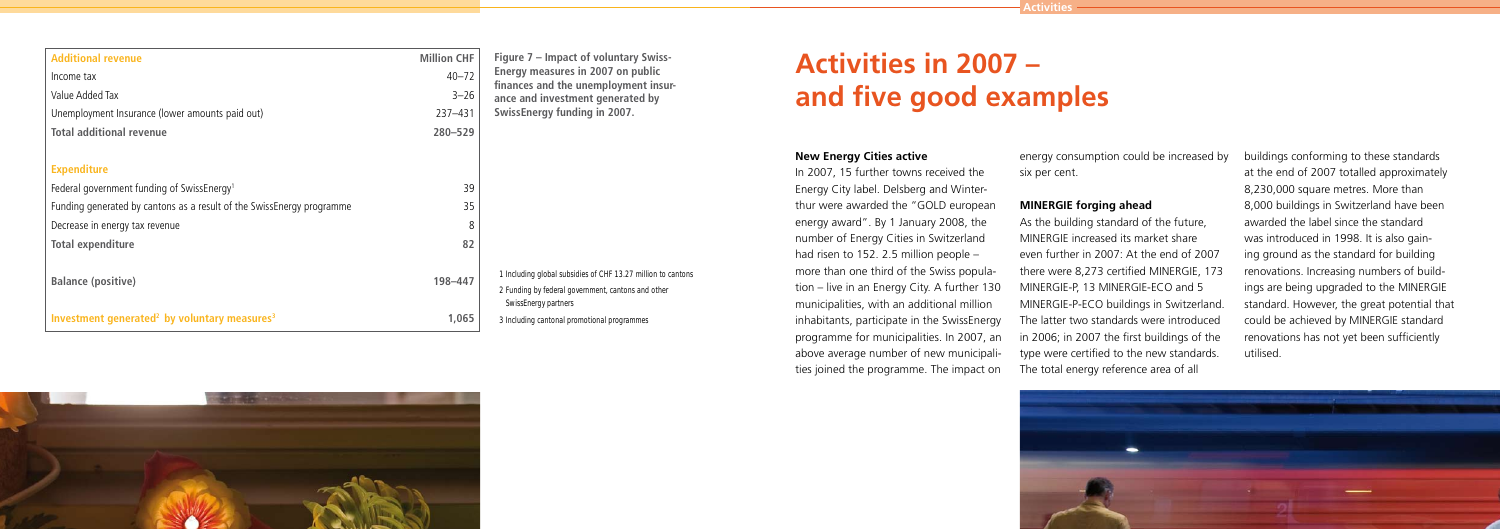## **Target agreements for industry extended**

The number of target agreements under the auspices of the Energy Agency for Industry (EnAW) could be further extended. Under such target agreements companies undertake to increase energy efficiency and reduce CO2 emissions. By the end of 2007 about 1,800 companies were tied into this process (2006: 1,657). So, when the Cemsuisse association is included, over 40 per cent of CO2 emissions produced from combustibles by Switzerland's industry sector are now the subject of target agreements.

### **Companies economise on energy and costs**

Economise on energy and reduce CO2: these topics are of interest to companies if there is a financial incentive. The key here is energy process integration using which the total thermal input of a company can be optimised by skilfully linking heat sources and heat sinks. The best-known tool in this field is Pinch analysis. The massive increases in energy prices have led to a revival of Swiss industry's interest in this method. Along with the Energy Agency for Industry (EnAW) SwissEnergy was able to conduct Pinch analysis pilot projects in the

### **Blattmann's plant traps waste heat**

At Blattmann Switzerland Ltd in Wädenswil waste heat doesn't simply go to waste. The industrial plant manufactures basic products for the food industry such as glucose, starch and dextrin. That requires a lot of energy and leads to large quantities of waste heat. Using Pinch Analysis the complex processes employed were studied in detail so as to identify how much waste heat could be re-used. It was seen that 90 per cent of the total potential heat recovery identified or 600 to 660 kilowatts could be used industrially. The return of condensate system was also optimised. The core of the new heat recovery system is the network of hot water pipes, which pre-heat both the dryer air and other plant. Process optimisation was concluded in 2007 as part of the Pinch pilot project launched by the Federal Office for Energy (FOE) and the Energy Agency for the Economy (EnAW). By implementing the measures documented in the study Blattmann Ltd can sink its energy consumption by 15 per cent. The reduction in CO2 emissions achieved amounts to 727 tonnes per year. The measures identified by means of Pinch Analysis and the cost of the study can be amortised within three years.







#### **Living in a zero energy area**

Live and work in a modern urban setting – and still conserve the environment. The Eulachhof development on the area formerly occupied by Sulzer in Winterthur is the first apartment complex in Switzerland with a zero energy balance. The buildings with 132 tenanted apartments and eight business premises are built to the MINERGIE-P-ECO label standard. They are very well insulated, equipped with efficient building technology and ecological materials are used throughout. The electricity supply for the building comes from a photovoltaic array. The special windows are a shining example of new technology: each glass element is filled with salt crystals. When the sun shines the crystals absorb and store heat, which is radiated into the interior on cooler days. The glass façade regulates the heat keeping the building cool in summer and warm in winter.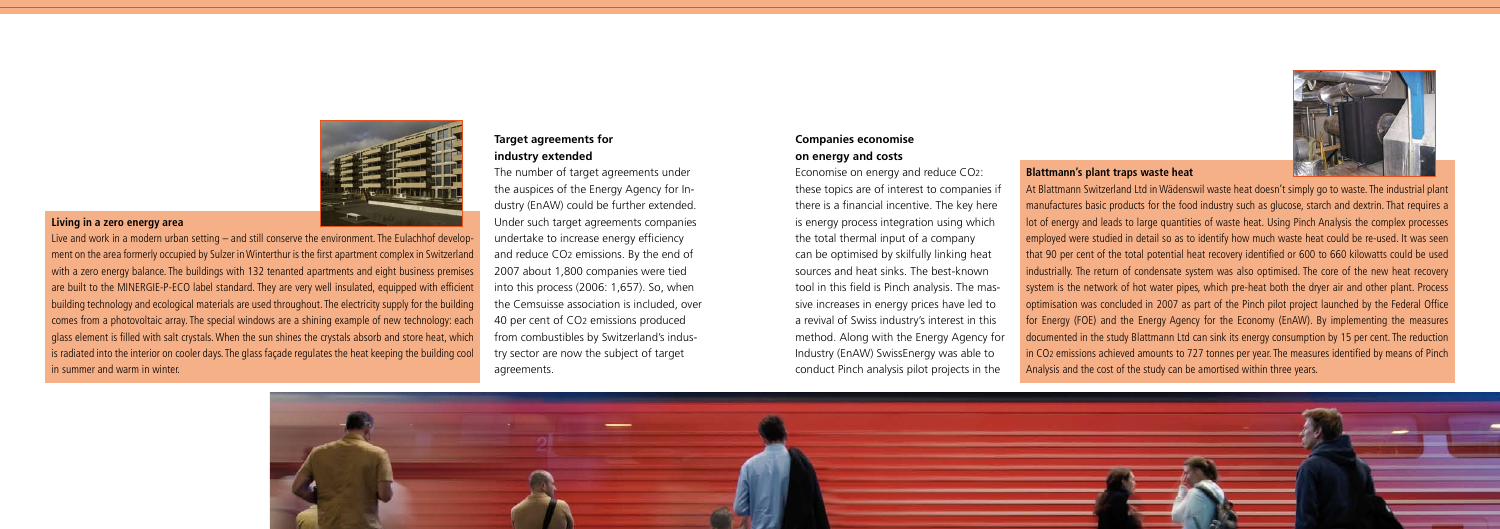premises of five Swiss companies. For three companies use of Pinch analysis revealed that additional potential thermal energy economies of between 15 and 30 per cent could be achieved. The measures required after the analysis can be amortised within a maximum time period of four years.

## **Renewable forms of energy on the increase**

Both electricity production and heat production from renewable forms of energy further increased in 2007. SwissEnergy is well on the way to reaching its target of providing an additional 500 gigawatthours (GWh) of electricity and 3,000 GWh of heat per year from renewable forms of energy by 2010 (in comparison to levels in 2000).

- Wood and waste (renewable proportions) still make the greatest overall contribution in this sector.
- $\blacksquare$  The greatest percentage growth was recorded in the heat pump sector with 11.5 per cent compared to 2006. In addition to a further increase in market share, use of heat pumps increased in new one- and two-family houses and in building renovation.
- $\blacksquare$  The number of solar panels increased strongly over 2006. The number of biogas plants remained roughly the same as in the preceding year.

**Heat:** With a further 551 GWh of heat (corrected for variations in the climate) produced in 2007, this sector has already attained 80 per cent of its target for 2010.

> **Further progress was made in the** building renovation sector. Heat pumps and wood-pellet burners are gaining a greater share of the market because of the steep increase in the price of oil.



**Electricity:** The increase in production of electricity from renewable forms of energy was more modest. In 2007, an additional 52.9 GWh of electricity were produced from renewable sources of energy. In this

#### **A biogas plant fit for the second generation**

They were already speaking about biogas when many didn't even know what it was. The Schnyder family belong to Switzerland's biogas pioneers. As far back as 1979 Christoph Schnyder realised his own biogas project on his farm. His son, Thomas, has now brought the plant into trim and extended it for the future: improved fermentation and higher biogas yield are two of the main features of the modernised plant, which began operation in October 2007. 2,000 cubic metres of pig manure and 900 cubic metres of cattle manure are processed in the biogas plant annually along



with 1,500 tonnes of co-substrates. Two gas turbines produce electricity and heat from the biogas. Soon either a third turbine or a gas engine will be added. About one million kilowatt-hours of electricity will



### **See the countryside by bike**

New routes are being opened up to cyclists in Switzerland: thanks to the sponsorship of the SwissEnergy programme Cycling in Switzerland's network of cycle paths that has existed since 1998 has been greatly extended and improved. The nine national cycles routes that have been in existence since 1998 could be supplemented with an additional 50 routes. The routes are 4,500 kilometres in length overall and lead cyclists through every part of Switzerland and also through the Principality of Liechtenstein. All the regional routes have two-digit numbers and are officially signposted just like the major national routes. The regional routes are all indicated in detail on the new map available on www.veloland.ch from where they may be downloaded and printed free of charge. In spring 2008, Cycling in Switzerland was integrated into the offering of Switzerland Mobility. This also offers hikers, mountain bikers and canoeists a national, uniformly signalised "Best Routes Network", which is presented in a most attractive manner on the site www.schweizmobil.ch.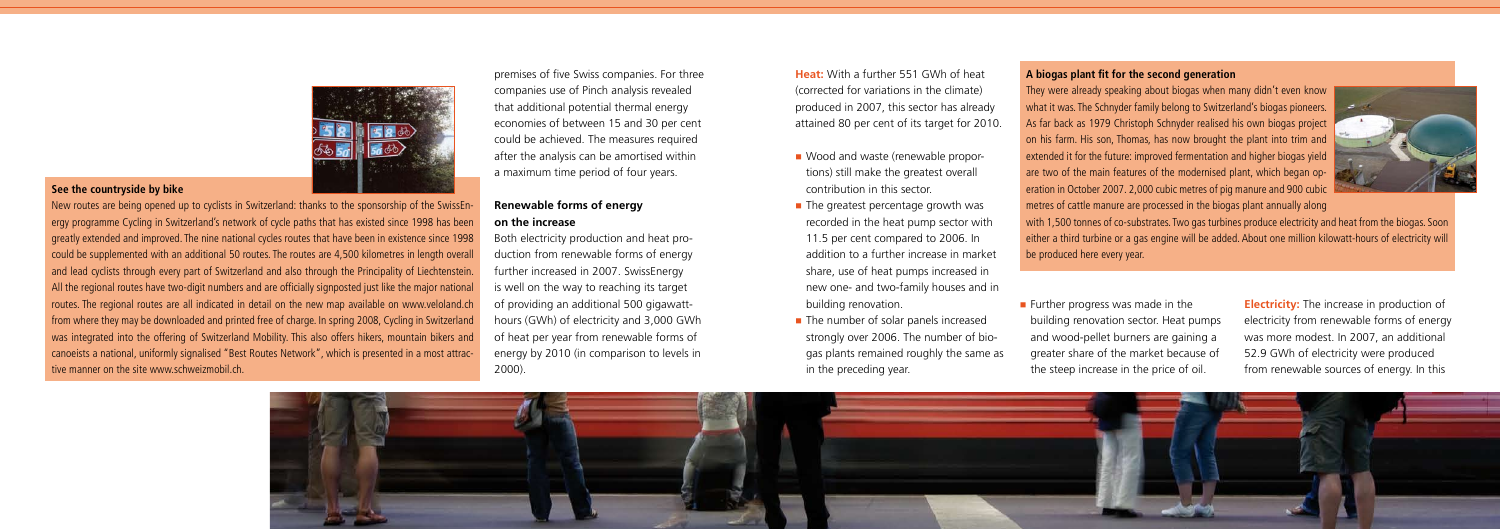sector 75 per cent of the agreed target for 2010 has already been attained.

- $\blacksquare$  The greatest absolute gain was noted in the wood sector; electricity production from wood increased to 92.4 GWh, more than double the quantity for 2006.
- $\blacksquare$  By contrast waste incineration plants produced less electricity, however such plants still make the greatest contribution to achieving energy targets.
- Above average growth was recorded in the photovoltaic sector although in contrast to 2006 some larger facilities were installed.





**Figure 8 – Production from renewable forms of energy (electricity and heat), 1990 to 2007, and production in 2007 from the various energy sources.**



#### **energyday07 features the energy saving bulb**

At the energyday07 A was not just called for but was rather very much in demand. All over the country thousands bought products or traded in old ones under deals offered by partners of energyday07. About 350,000 energy-saving bulbs passed over the shop counters. Advice and information were in demand – on the hotline, via Internet and at customer centres. Consumers were successfully motivated to contribute to greater energy efficiency and to take note of the energy label showing the efficiency classes ranging from A to G. Seventy-two per cent of the Swiss population were aware of energyday07 – unprompted 42 per cent, prompted 30 per cent. This was the result of a survey carried out at the end of November on behalf of the SwissEnergy programme. The intention is to build further on this success in the current year. All the present partners have said they will participate. energyday08 aims to achieve greater energy efficiency by encouraging people to switch off electric devices, for example at plug connectors.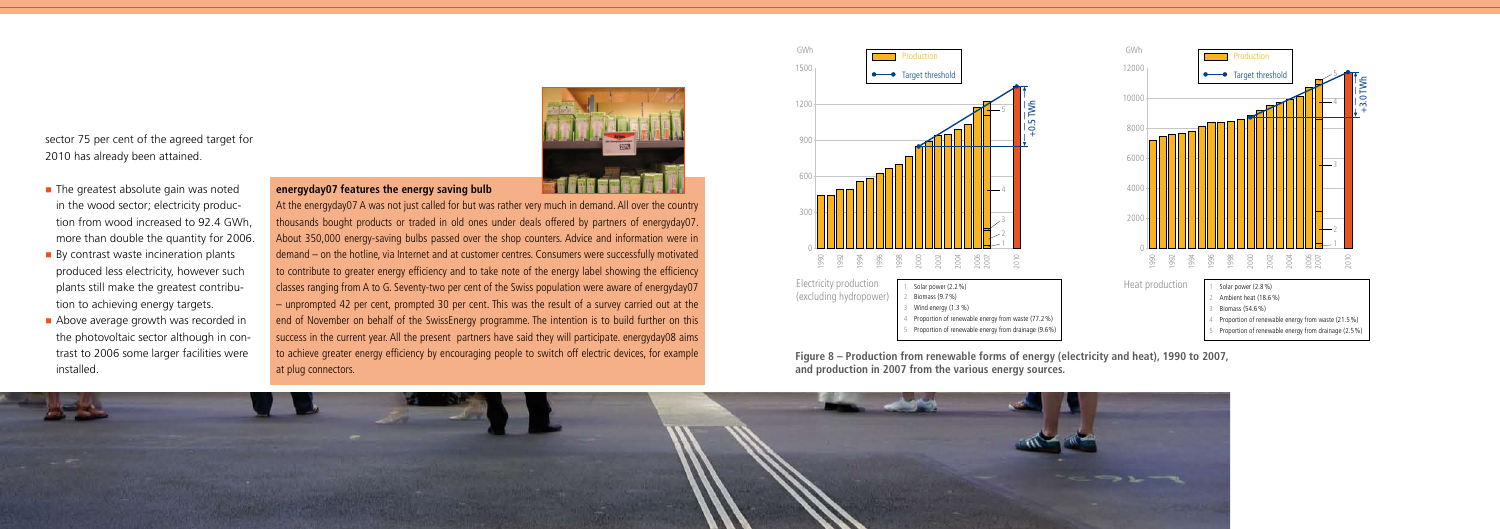## **Finances**

#### **Still 39 million francs of funding**

In 2007, the SwissEnergy programme had at its disposal 39 million francs of funding provided by the Swiss Federal Office of En ergy (SFOE) for direct and indirect affirma tive measures, information and consulting, 7 per cent less than in 2006. Of this sum 6.8 million francs was used in the Renew able energy sector, the same amount as in 2006. 13.6 million francs were available for measures to promote rational use of energy in the sectors Public authorities and buildings, Industry, Appliances and mobility (2006: 15.3). SFOE expenditure for man -

agement, controlling, general marketing, and continuous education and training amounted to approximately 5.1 (2006: 5.7) million francs. Around 13 million francs were paid out to the cantons in 2007 in the form of global contributions under the conditions of the Energy Act. With the exception of promotion of pilot and development projects, no further fed eral funds were earmarked for measures to directly promote rational use of energy and renewable forms of energy.

#### **Additional funding from cantons**

A further 35.5 million francs came togeth er from the cantons to be used for direct and indirect promotional and pilot and development measures. An overall total of 74 million francs of public funding was used for promotional measures in 2007.





| Rational energy use                    |  |  |
|----------------------------------------|--|--|
| Global contributions to cantons        |  |  |
| Renewable forms of energy              |  |  |
| (including credits for Lothar storm    |  |  |
| [until 2003] and for special purposes) |  |  |
| Total                                  |  |  |



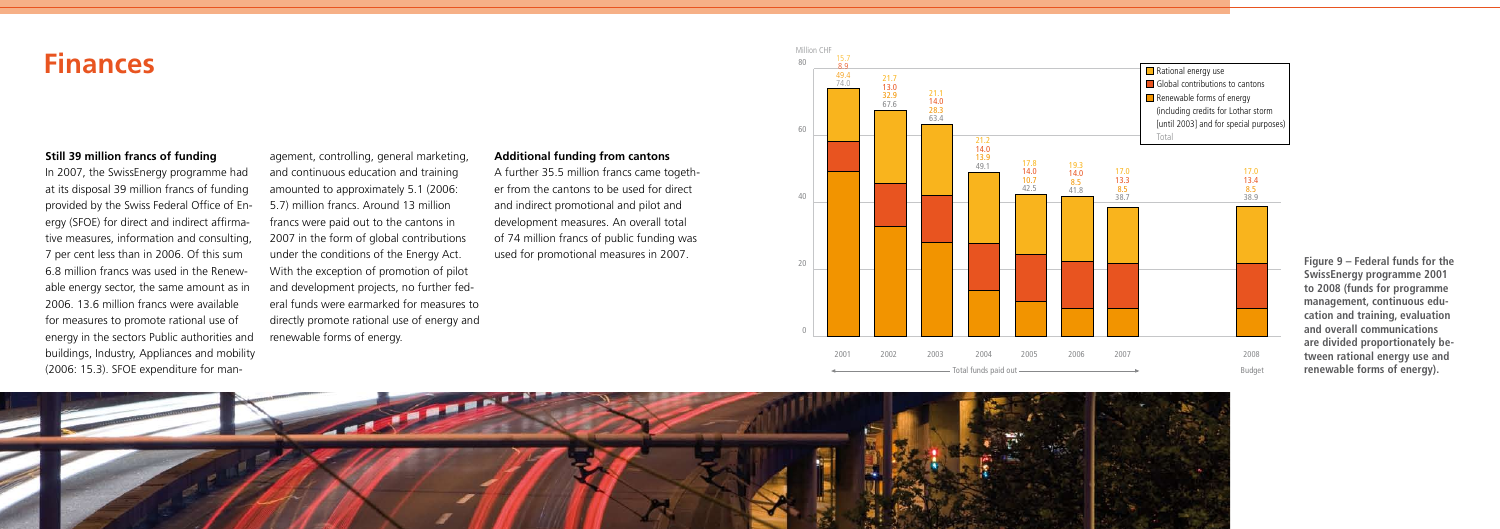# **Current trends, conclusion and outlook**

#### **Successful CO2 policy**

Significant in 2007 was the definite decision taken on the introduction of the CO<sub>2</sub> fee for combustibles on the 1 January 2008. Companies that use fossil fuels efficiently and undertake to reduce CO2 emissions can apply for exemption from the fee. By the time the 1 September 2007 deadline arrived over 900 applications had been received. CO2 emissions from combustibles were reduced markedly from 2006 to 2007. The rate for 2008 of 12 francs per tonne of CO2 emissions will therefore also apply unchanged in 2009.

## **Further negotiations with the Climate Cent Foundation**

The reduction target established in the CO2 Act will not be attained without further measures because of the situation in the vehicle fuel sector. According to today's estimates, by 2010 the shortfall will amount to 0.5 million tonnes of CO<sub>2</sub> per year. For this reason, at its meeting of 20 February 2008, the Federal Council resolved that the Department of the Environment, Transport, Energy and Communications (DETEC) should enter into negotiations with the Climate Cent Foundation. The "climate cent" was introduced in October 2005 as a voluntary measure and consists of a fee of 1.5 cents per litre on petrol and diesel fuel. The existing agreement with the Foundation is to be changed to the extent that a substantial part of the remaining shortfall can be covered by the climate cent.

#### **Action plans approved**

In 2008, the Federal Council approved the two specific action plans submitted by the DETEC to attain climate and energy targets. Under the plans the consumption of fossil fuels will be reduced by 20 per cent by 2020, the proportion of renewable forms of energy contributing to total energy consumption will be increased by 50 per cent and a cap of a maximum of 5 per cent will be set on the increase in

ment and the potential for green electricity production that can thus be tapped. According to the amended Ordinance to the Energy Act, the Federal Office for Energy is required to determine the construction quota for photovoltaic installations each year on the basis of the development of costs to ensure continuous development in this sector. Ensuring developments do not take place in a stop-and-go manner and that long waiting lists in the photovoltaic sector are reduced as soon as possible will be further tasks for the SwissEnergy programme.

consumption of electricity between 2010 and 2020. After 2020, the action plans anticipate that the consumption of electricity will stabilise. The action plans consist of a pragmatic package of measures that mutually complement and reinforce one another. The package combines incentives (for example a bonus system for vehicle taxation), direct promotional measures (for example a national programme of building renovation) and regulations and minimum standards (for example prohibition of the use of incandescent bulbs).

#### **Generate a wave of renovation**

Almost half of all CO2 emissions in Switzerland stem from the Buildings sector. Hundreds of thousands of buildings require renovation. Therefore, in its action plans the Federal Council has placed clear

emphasis on building renovation. In the forefront of the plan is a national building renovation programme. This should generate a wave of renovations throughout Switzerland. For such a programme to be effective and to generate an exponential amount of private investment, funding of about 200 million francs per year would be required. The various possible methods of financing the plan are currently being discussed. One feasible solution would be to earmark part of the CO2 fee on combustibles.

#### **Investment boom in green electricity**

About 5,000 applications for the indemnity to cover costs for delivery to the grid were received between May and the end of July 2008. This demonstrates the substantial interest in this new promotional instru-



#### **Tax on bio-fuels falls**

To lower the CO2 emissions caused by traffic, lower taxes will be charged on natural, liquid and bio-gas fuels and other fuels derived from renewable raw ma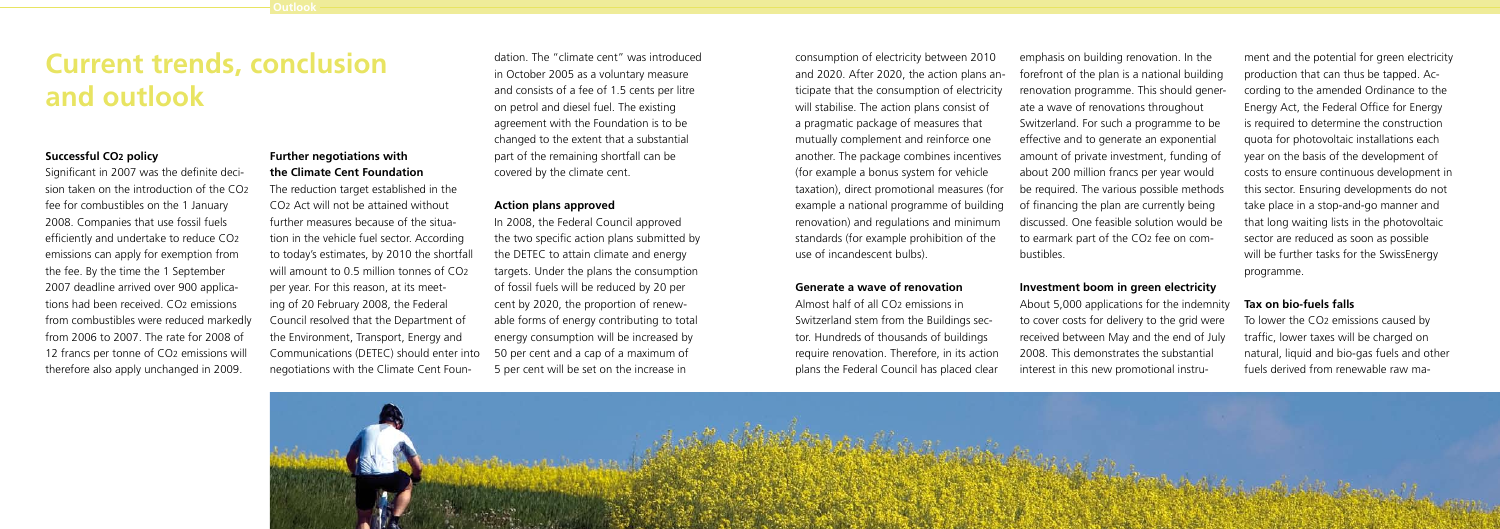terials. At the end of January 2007, the Federal Council approved the Ordinance to the amended Act on the mineral oil tax and determined the legislation would take force on 1 January 2008. Fuels such as biogas, bio-ethanol and biodiesel will be exempted from the tax if the ecological and socio-economic balance is positive. Taxes on natural gas and liquid gas will be reduced. Such tax reductions should lead increasingly to substitution of fossil fuels by fuels derived from renewable raw materials and natural gas. Using such fuels will lead to a reduction of CO2 emissions from traffic. In addition, emissions of pollutants such as respirable particles or ozone will be reduced through increased use of gas as fuel. Today the emphasis is on fuels from waste and subsidiary products.

## **Conclusion: SwissEnergy successful overall**

In 2007, the SwissEnergy programme functioned successfully overall in a changed environment. More and more players from industry and from environmental circles use the platform. The SwissEnergy programme is benefiting from the healthy economical situation and the high prices for fossil-based energy. The changed political environment (CO2 fee, Kyoto process) also gave a boost to the programme. Both the population and politicians have once again become more conscious of the environment and it has become more important on the political agenda. However,

other factors, such as the reduction in funds for subventions, modification of the reference trends on the basis of changed overall conditions and stagnating demand in significant market sectors, had a negative effect. This means that in the current year the focus of the programme will have to become even narrower: on the one hand on mobility, a problem sector where progress is urgently required, and on the other on building renovation and renewable forms of energy. The strengths of the SwissEnergy programme will need to be brought bear all the more in these sectors.

#### **The outlook for SwissEnergy**

The Federal Council's SwissEnergy programme runs until the end of 2010. In the coming two years, in consultation with all parties the programme management will determine what form the programme will take and how it will be continued after 2010. This process commenced already with this year's balance and strategy conference. Participants discussed in workshops what questions would confront the Swiss-Energy programme in the future. All the conference participants were of the opinion that a further stage was required extending from 2010 to at least 2020. The main arguments in favour of this opinion: In view of the changed environment it was felt that a co-ordination programme was needed in addition to more practical activity and increased promotion of public awareness. Opinions were also clear as to the programme content: In the future the programme should also take the form of an action programme for both energy efficiency and the use of renewable forms of energy. On behalf of the strategy group the SwissEnergy programme management drew up a concept for a "SwissEnergy after 2010" programme. The concept will be finalised by spring 2009 and thereafter be used by the Federal Council as the basis for a decision on the course to take.

## **Annual report on the Internet**

SwissEnergy's annual reports will no longer be delivered on a CD ROM. This saves the programme costs and contributes to the environment. However, all the reports can be found at the Internet address below and be conveniently downloaded from there:

#### **English**

www.swissenergy.ch/annualreports

#### **German**

www.energieschweiz.ch/jahresberichte

#### **French**

www.suisseenergie.ch/rapportsannuels

#### **Italian**

www.svizzeraenergia.ch/rapportiannuali